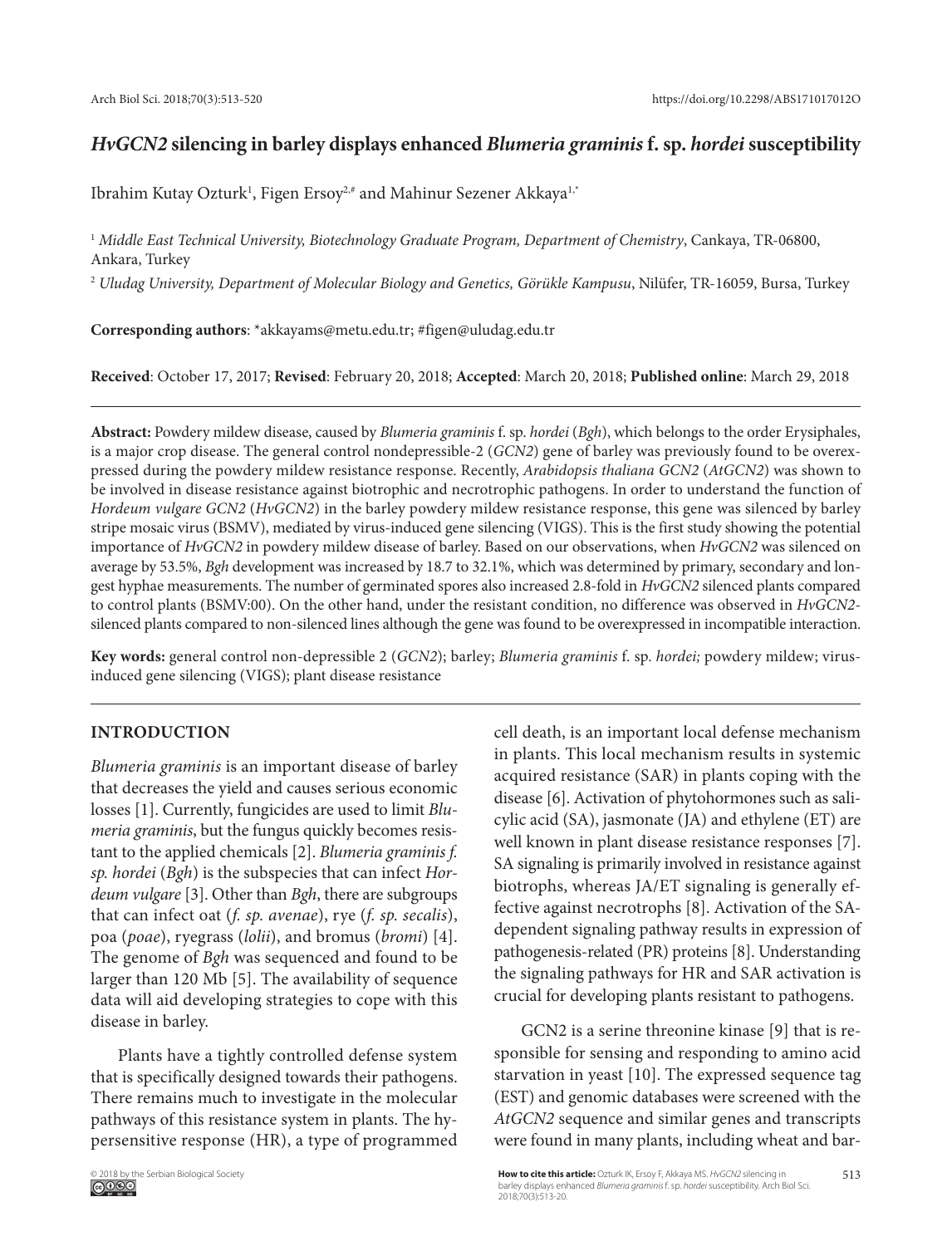ley [11]. It was shown that wheat eukaryotic translation initiation factor 2α (eIF2α) is phosphorylated by yeast GCN2 protein in yeast cells, indicating that this mechanism might be conserved from yeast to plants [12]. *Arabidopsis* eIF2α was not phosphorylated in an *AtGCN2* knockout mutant, indicating that *AtGCN2* is the only kinase phosphorylating eIF2α [13], in contrast to mammals, which also have heme-regulated inhibitor (HRI) kinase, protein kinase R (PKR), and PKR-like ER-localized eIF2α kinase (PERK) in addition to GCN2 [14-16]. Several studies on *Arabidopsis thaliana* have shown that *AtGCN2* was functional during stress responses (biotic and abiotic), normal development of the plant and plant-hormone cross talk [12, 17-20]. *AtGCN2* was shown to be essential for growth under stress conditions, including wounding, starvation, exposure to methyl jasmonate, salicylic acid, or the ethylene precursor, 1-aminocyclopropane-1-carboxylic acid (ACC) [12]. Furthermore, *AtGCN2* knockout mutants had better heat, drought, and osmotic stress tolerance [17]. *AtGCN2* also had a role in β-aminobutyric acid (BABA)-induced growth suppression, and resistance induced by BABA did not depend on *AtGCN2* [21].

Recently, it was reported that at different developmental stages there are both positive and negative influences of *AtGCN2* on plant immunity against both biotrophic and necrotrophic pathogens. However, the Arabidopsis *AtGCN2* mutant displays enhanced disease susceptibility towards biotrophic pathogens during early developmental stages [18]. It is likely that *AtGCN2* might act as a universal immune regulator in plants by controlling both SA- and JA-mediated defenses [18].

Using yeast two-hybrid analysis, yeast SRP72 was found to physically interact with YR10 protein of wheat [22]. When the response of *HvGCN2* in barley during *Bgh* resistance was tested by qRT-PCR, it was shown that its expression level was increased almost three-fold [22]. The gene was silenced using VIGS in order to confirm its function. The method takes advantage of the plant RNAi mechanism to knock down a gene of interest in order to explore its function [23]. In this technique, a specifically modified complementary DNA (cDNA) of viral origin is introduced to the plant [23]. As the virus replicates, dsRNAs are encoded and cleaved into siRNAs by Dicer enzyme, then siRNA molecules target their complementary mRNA fragments and successfully prevent their translation [24]. VIGS is preferred for its convenience and ability to target specific gene loci [23]. The most crucial advantage of the technique is that the silencing phenotype can be established in 1 to 2 weeks after the application [23]. Since decreased or limited plasmodesmatal activities can result in inefficient silencing [24,25], its efficiency can never reach 100%. Most of the time; it is still sufficient not to knock out the gene completely, especially if the gene is a housekeeping one. Silencing efficiency also differs in different genotypes [26]. Since the understanding of the genes involved in the regulation of disease resistance mechanism can facilitate the development of novel applications in the fight against pathogens, the role of *HvGCN2* in the defense mechanism in barley was studied using BSMV-mediated VIGS. Three control and four silencing treatments were conducted on seedlings, and changes were determined by comparing powdery mildew growth in control and silenced groups, and the level of silencing was confirmed *via*  qRT-PCR.

# **MATERIALS AND METHODS**

# **Plant materials and growth conditions**

Barley seeds of Pallas-01 (with the *Mla*1 resistancegene) were planted in soil and grown under 16 h light and 8 h dark cycles in a Sanyo Versatile Environmental Test Chamber (Model MLR-351H) at 18º C for 10 days. The seedlings were watered with tap water once every 2 days.

# **HvGCN2 cloning and silencing**

BSMV is a tripartite RNA virus with a genome composed of  $\alpha$ ,  $\beta$  and  $\gamma$  RNAs. All three genomes are necessary for the virus to perform silencing. The BSMV plasmids used for VIGS were pα, and pβΔβa, which contain a deletion of the coat protein of pβ, obtained from Large Scale Biology, whereas the plasmid containing the γ genome and pSL039B-1 was obtained from Steven R. Scofield of Purdue University, USA. The *HvGCN2* target gene fragment was cloned into the γBSMV vector, pSL039B-1, containing the phytoene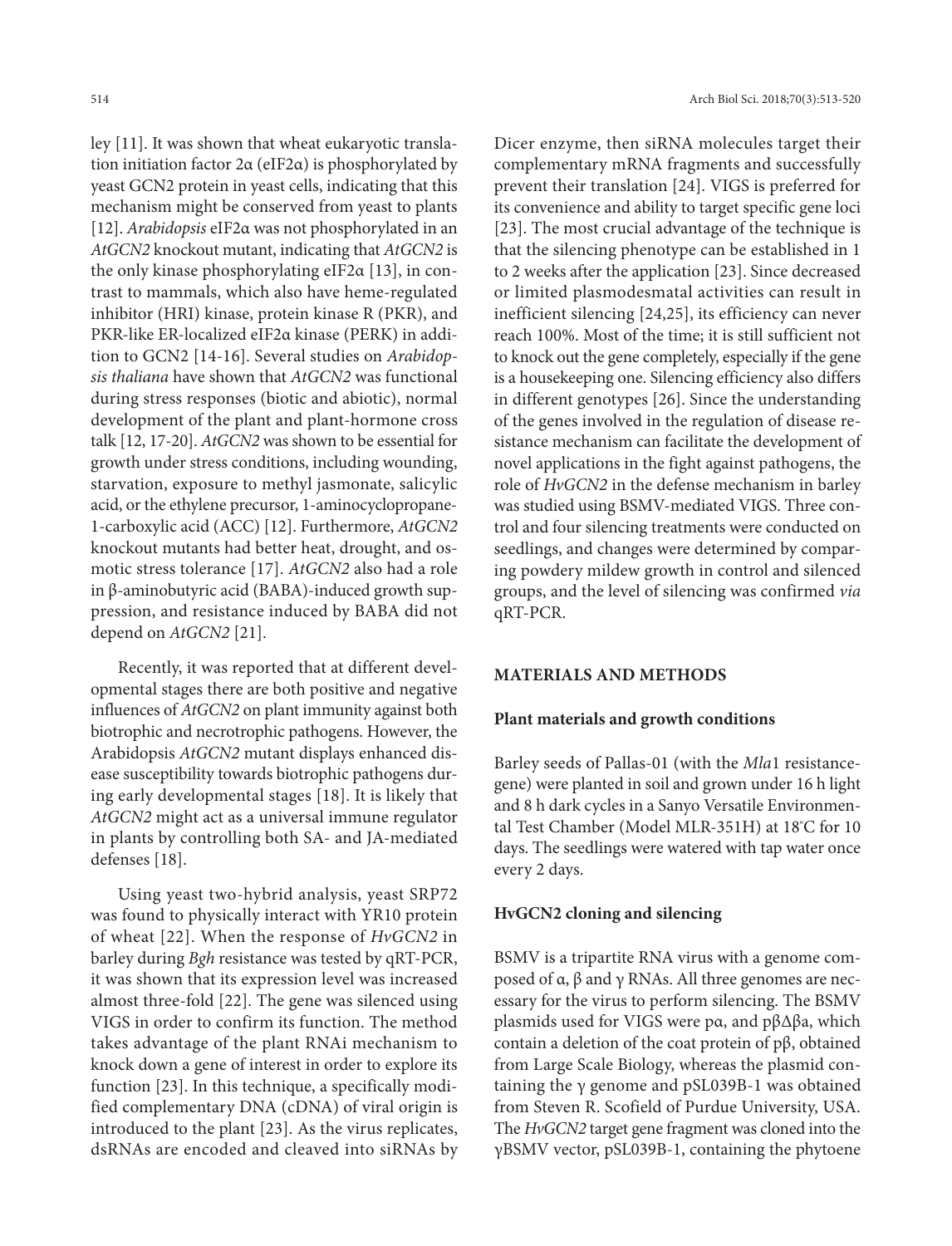desaturase (PDS) gene fragment which was replaced with a 310 bp-long fragment (HO208991.1), after PCR amplification with primers with PacI and NotI sites (TA-HV-GCN2-F-310: 5ʹ-CACTTAATTAAGGAG-GAGAGATGCTAGAACT-3ʹ and TA-HV-GCN2- R-310: 5ʹ-CATGCGGCCGCAACTCCTGCCCAA-CAAA-3ʹ, corresponding to positions 2542 to 2850 on *TaGCN2* (FR839672.1)). The plasmids (4 µg) were linearized with restriction enzymes: PauI (BssHII) for pBSMVγ:*GCN2*; BcuI (SpeI) for pBSMVβΔβα, and MluI for pBSMVα and pBSMVγ in a 50-μL reaction volume. *In vitro* transcription reactions were carried out on the linearized plasmids according to the manufacturer's protocol (Ambion mMessage mMachine T7 *in vitro* transcription kit; Invitrogen, CA, USA). The silencing procedure was adapted from [27] and [28], with a modifications. The aliquots of BSMV transcripts of each genome were mixed in equal proportions as a 1.5  $\mu$ L transcription mix (without LiCl<sub>2</sub> RNA precipitation) in 27.5 μL of FES (0.2 M glucose,  $0.3$  M K<sub>2</sub>HPO<sub>4</sub>, ddH<sub>2</sub>O). The inoculation solutions were rub-inoculated from bottom to top on the first leaves of 10-day-old Pallas-01 seedlings. At 14 days post-silencing (dps), the third leaves of the plants were cut into four fragments of which two of the fragments were used for RNA analysis and the other two were used for *Bgh* inoculations.

## **RNA extraction and cDNA synthesis**

RNA extraction from the leaf fragments was carried out using a QIAGEN RNeasy Plant Mini Kit, according to the manufacturer's instructions (QIAGEN, Germany), by pooling leaf fragments from the same leaf into one sample to obtain 100 mg of tissue. Residual DNA in the RNA isolates was removed using Fermentas DNase I (Fermentas, MA, USA) according to the manufacturer's specifications, and lack of any DNA was confirmed by the absence of product in PCR amplification of *HvGAPDH* with primer pairs: Hv-GAPDH-cw1: 5ʹ-CGTTCATCACCACCGACTAC-3ʹ and Hv-GAPDH-ccw1: 5'- CAGCCTTGTCCTTGT-CAGTG-3ʹ. cDNA synthesis was carried out using Invitrogen SuperScript®II Reverse Transcriptase with both random hexamers and oligo-dT primers in one RT reaction. The cDNA products were used in the qPCR analysis.

# **qRT-PCR**

A common strategy using at least one of the primers targeting either upstream or downstream the cloned region, in silencing level determination by qRT-PCR. Both qRT-PCR primers were designed to correspond to the outside of the *GCN2* target region. For qRT-PCR analysis we used the primers GCN2- F-134: 5ʹ-CTGACGCAGATGTGAATGCT-3ʹ and GCN2-R-134: 5ʹ-CAGTTGTTGGGTCGAAACCT-3ʹ amplified between nucleotides 500 and 635, which corresponds to positions 615-635 and 500-519 on *TaGCN2* (FR839672.1). Products of expected sizes were confirmed by PCR. Also, we observed a single peak by melting curve analysis. The reactions were carried out as indicated in the manufacturer's protocol (SYBR Green JumpStart Taq Ready Mix; Sigma-Aldrich, MO, USA), on Stratagene Mx3005p. Three PCR technical repeats were performed on equal cDNA concentrations of the leaf fragments from each of the four silenced seedlings and leaf fragments of each of the three naked virus transcript inoculated seedlings.

Five different reference genes were tested as follows: *actin* (AY145451.1), *GAPDH* (M36650.1), *elongation factor* (Z50789.1), *ubiquitin* (M60175.1), and *α-tubulin* (Y08490.1). GeNorm eliminates the candidate with the highest M value and keeps calculating until the last two candidate reference genes are left. The last two candidates are then named as the optimum pair of reference genes [29]. M value calculation is based on the variation of the candidate reference gene with respect to all other candidate genes. As a result, geNorm software provides average expression stability for each candidate reference gene as compared to the rest of the candidate reference genes. The *elongation factor* gene (Z50789.1) with the primer pair 5ʹ-ATGATTCCCACCAAGCCCAT-3ʹ and 5ʹ-ACAC-CAACAGCCACAGTTTGC-3ʹ, and the *actin* gene (AY145451.1) with the primer pair 5ʹ-AATGGT-CAAGGCTGGTTTCGC-3ʹ and 5ʹ-CTGCGCCT-CATCACCAACATA-3ʹ, were used for normalization of the qRT-PCR experiments. Arithmetic means of relative expression levels were calculated using both reference genes. The calculations for silencing level determination were performed according to Pfaffl [30]. Fold-change data was used to conduct a Student's t-test using JMP®, ver. 7.0 (SAS Institute Inc.,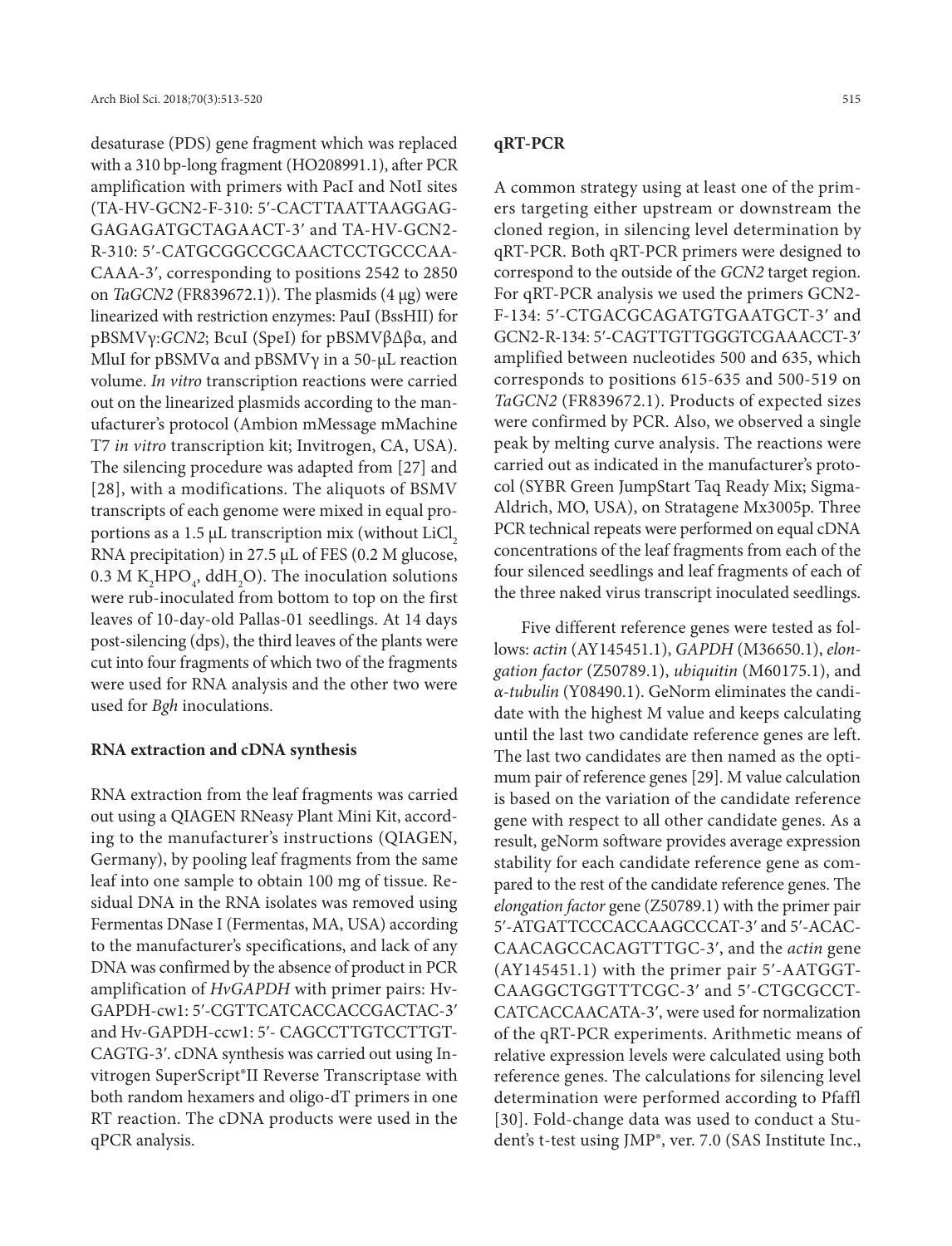

**Fig. 1.** Average expression stability values of candidate reference genes. GAPDH – glyceraldehyde 3-phosphate dehydrogenase; Ubi – ubiquitin, EF – elongation factor. Actin and EF were selected as the reference genes as they were the most stable genes in BSMV:00 inoculated and *HvGCN2*-silenced leaf samples.

Cary, NC, 2007). The percent *HvGCN2* expression level after silencing was also calculated by dividing the logarithmic transformation of the fold-change in *HvGCN2* silenced plants to the value in BSMV:00 control plants and multiplying with 100.

# *Blumeria graminis* **f. sp***. hordei* **inoculations and determination of level of powdery mildew development**

Pathogen inoculations were performed using *Blumeria graminis* f. sp. *hordei* races *Bgh-95*(53/01) and *Bgh-103*(64/01), having virulence and avirulence to Pallas-01, respectively. The detached Pallas-01 leaves (post-challenge with BSMV constructs) were positioned onto 1.5% water agar plates with 1% benzimidazole and inoculated by blowing the spores on the leaves in separate chambers to give about 25-30 sporulating colonies per cm². Hyphal growth development was determined at 3 days post-inoculation (dpi) and 5 dpi by Trypan blue staining. Trypan blue staining was performed according to Hein et al. [31]. The fungal hyphae were classified as the ones emerging from the germinating spore itself (primary hyphae), as emerging from the primary hyphae (secondary hyphae), and as the longest hyphae. Pictures were taken using a Leica DM4000B microscope/DFC 280 camera, and hyphal lengths were measured using the Leica Application Suite LAS V3.1.



**Fig. 2.** Relative expression of *HvGCN2* in VIGSsilenced plants (BSMV:*HvGCN2*) with respect to control plants (BSMV:00). Gene expression levels were measured by qRT-PCR and are presented as normalized gene expression ratios. **A** – log 2-fold change of the *HvGCN2* expression level in four biological replicates from silencing experiments. **B** – control *HvGCN2* expression in four biological replicates. All the expression levels of the biological replicates were calculated from triple replicates. The difference between control and silenced groups was statistically significant (p=0.0167 according to Student's t-test assuming equal sample sizes and variances).

# **Statistical analysis**

Eight control and eight silenced plant detached leaves were used for statistical analysis. For each leaf, the number of germinated spores and the average hyphae metric (longest, primary, secondary hyphae) was calculated and data were used to conduct Student's *t*-test using JMP<sup>\*</sup>, Version 7.0 (SAS Institute Inc., Cary, NC, 2007).

# **RESULTS**

For the selection of best suitable reference genes, ge-Norm software was used to calculate M-values. *Actin* (AY145451.1) and *elongation factor* (Z50789.1) genes were selected as reference genes for the determination of the *HvGCN2* silencing level, as they were found to be the most stable under the applied experimental condition (Fig. 1).

The same individual silenced plant leaf was used for qRT-PCR and powdery mildew inoculations in order to examine the fungal developmental changes due to silencing. In the VIGS experiments, four individual samples of Pallas-01 seedlings were used for silencing. The qRT-PCR analysis results showed that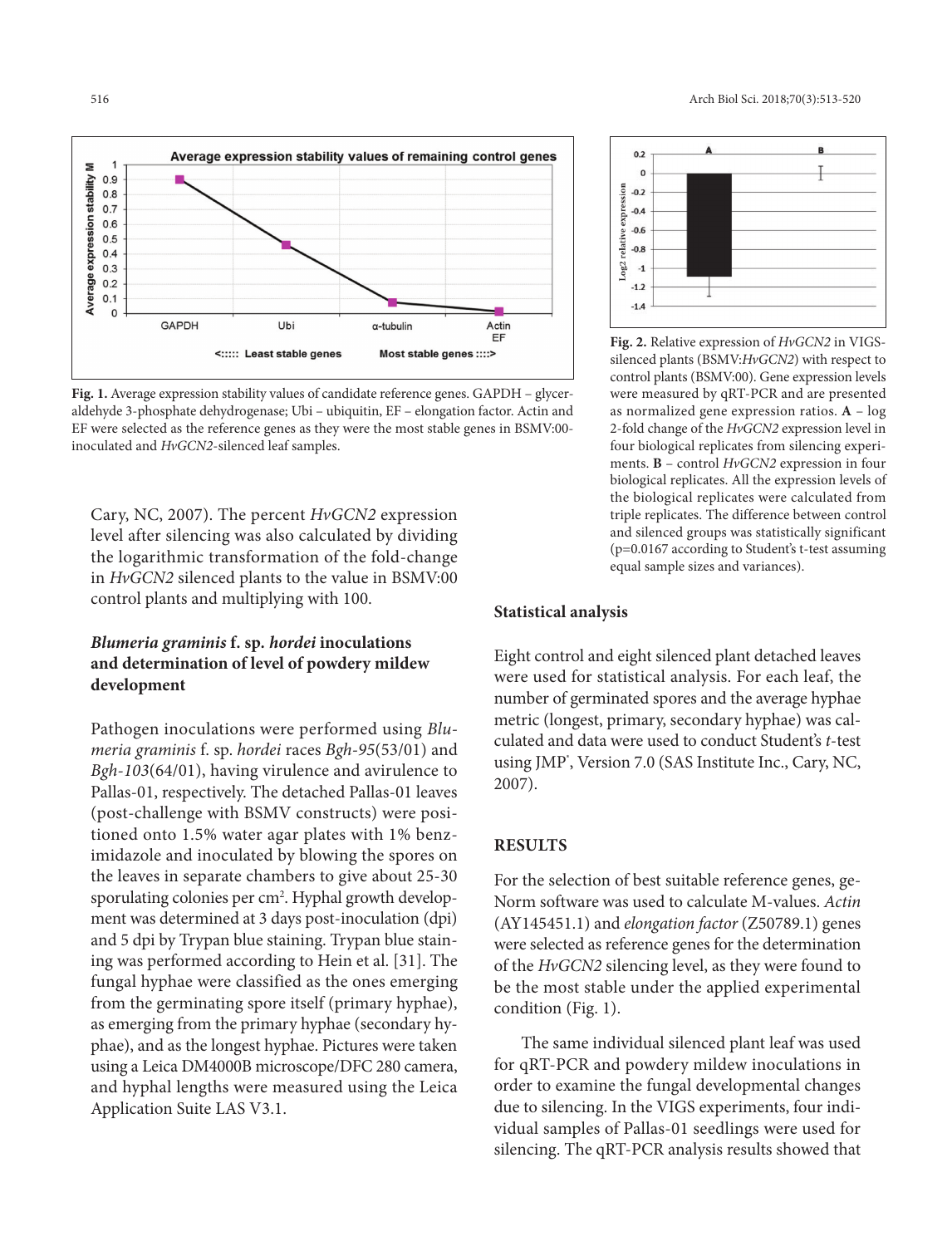

**Fig. 3.** Pathogen growth at 5 days post inoculation on a control (**A** and **C**; BSMV:00 rub-inoculated Pallas-01) and a *HvGCN2* silenced sample (**B** and **D**; BSMV:*HvGCN2* rub-inoculated Pallas-01). Powdery mildew inoculations with (**A** and **B**) *Bgh-95* (compatible interaction) at 10X magnification and (**C** and **D**) *Bgh-103* (incompatible interaction) at 40X magnification of samples 14 days after silencing of Pallas-01. PH – primary hyphae; SH – secondary hyphae; AGT – appressorium germ tube; PGT – primary germ tube.

*HvGCN2* was silenced in a range of 33-71%, with an average value of 53.5% in the silenced samples as compared to four biological replicates of control samples (BSMV:00, naked viral RNA inoculations), which corresponds to a nearly -1-fold change in log2 (Fig. 2).

*HvGCN2* silenced plants were inoculated with a compatible race of *Blumeria graminis* f. sp. *hordei, Bgh-95*. Three and five days after *Bgh* inoculations, leaf fragments were collected for microscopic analysis to determine the number and the length of hyphal formations in *HvGCN2*-silenced samples and compared with the control samples. The intense surface network on the 5 dpi samples prevented accurate quantitative measurements; however, the differences in the amount of hyphal formations were obvious across all silenced samples (Fig. 3). Quantitative evaluations were only conducted on the 3 dpi samples (Fig. 4). The powdery mildew hyphal formation levels were analyzed to correlate with the silencing levels measured via qRT-PCR. For quantitative assessment, a total of 292 germinated *Bgh* spores were analyzed under the compatible interaction condition. Among these 292 fungi, 216 belonged to the *HvGCN2* silenced samples and 76 belonged to the control samples in



**Fig. 4.** Powdery mildew growth differences at 3 days post inoculation. Differences in primary, secondary and longest hyphae lengths in *HvGCN2* silenced plants with respect to control plants are shown with A and B ( $p=0.0078$ ,  $p=0.0445$ ,  $p=0.0155$ , respectively, according to Student's t-test assuming equal sample sizes and variances).

the same number of leaf pieces and the same total area. A 2.8-fold difference in the germination rates of control samples with *HvGCN2*-silenced samples (p=0.0053) was observed. The average hyphae length within each leaf was calculated by following the classifications of primary and secondary hyphae. Then, the mean values were used to calculate the average lengths of the hyphae used in Fig. 4. They displayed 18.7% difference in longest hyphae lengths between control and silenced groups (p=0.0155), 20.3% difference in primary hyphae lengths between control and silenced groups (p=0.0078) and 32.1% difference in secondary hyphae lengths between control and silenced groups  $(p=0.0445)$ . This result is consistent with the qualitative analyses presented in Fig. 3. These differences in the germination rates and the size of the hyphae were estimated to be about three-fold increased in silenced plants with respect to control plants after visual inspection at 5 dpi.

When another set of *HvGCN2* silenced and control Pallas-01 (harboring *Mla1* gene) samples was inoculated with the incompatible race of pathogen *Bgh-103*, no differences were observed in the resistance responses (Fig. 3C and D). The number of germinated spores, developmental stages of primary germ tube, appressorial germ tube, and appressorial lobe formations of the avirulent pathogen race were similar at both 3 and 5 dpi after visual inspection.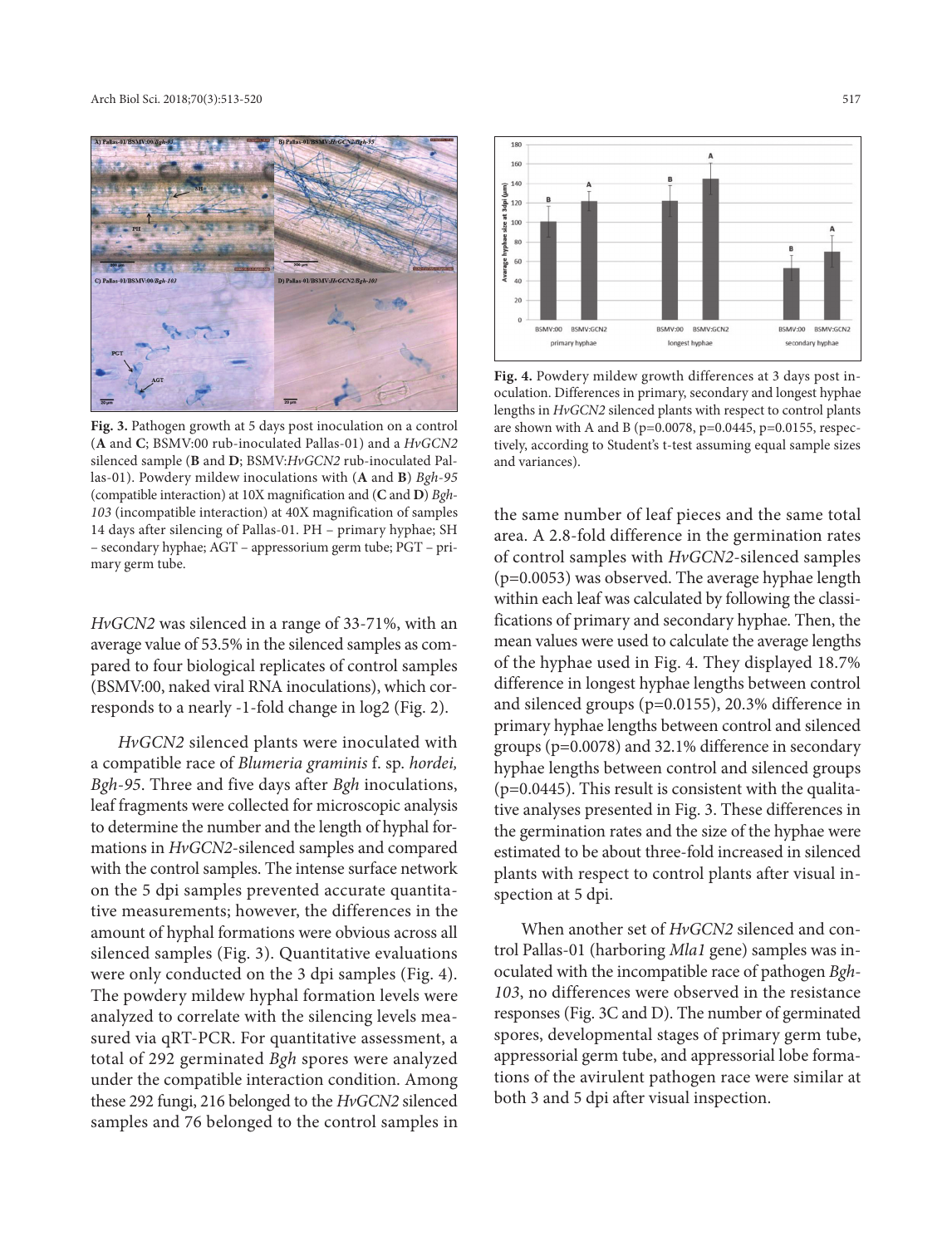# **DISCUSSION**

GCN2 is responsible for the phosphorylation of eIF2α. This phosphorylation results in global reduction in protein synthesis, which is important for cell homeostasis [32]. Also, *Arabidopsis* eIF2-α is phosphorylated by GCN2 after treatment with defense hormones SA and JA [12]. Plant GCN2 is believed to function as a sensor and regulator of several stress responsive pathways, including plant defense against insect herbivores [12]. The activation of GCN2 protein is believed to be beneficial for the plant in coping with stress [33]. In *Arabidopsis thaliana*, the presence of GCN2 protein facilitates the action of glyphosate since the effects of the herbicide were minimized in *Gcn2* knock-out mutants [20]. Recently it was found that AtGCN2 protein serves as a general regulator of SA- and JA-mediated immune responses triggered after infection with biotrophic and necrotrophic pathogens [18]. There are examples of both positive and negative influences of *AtGCN2* on plant immunity at different developmental stages, and this is explained by the variable amount of abscisic acid (ABA) accumulation in plants lacking functional *AtGCN2* at early stages of development [18].

In this study, *HvGCN2* was silenced via the BSMV-VIGS system. Using *HvGCN2* mutants rather than gene silencing can affect growth of the plant as *AtGCN2* has also been shown to be involved in growth and developmental processes [18]. For this reason, transient gene silencing was preferred. In order to determine the silencing level of *HvGCN2* accurately, reference genes that were most unaffected by *HvGCN2* silencing and powdery mildew infection had to be found. Under similar conditions to the present study, the ubiquitin [31] or actin [34] genes were used as a reference. We tested five common housekeeping genes (actin, elongation factor, GAPDH, ubiquitin and α-tubulin) as candidate reference genes. As a result of geNorm analysis, actin and elongation factor genes were selected as the reference genes being the most stable gene pair during the applied experiment.

In the course of the experiment, *HvGCN2* was found to be 53.5% silenced on average. Silencing values above 30% are generally considered significant and even 10% was previously reported as a silenced sample [35].

Following gene silencing, the seedlings were inoculated with *Bgh* to determine the importance of *HvGCN2* in barley defense against powdery mildew. Silencing of *HvGCN2* affected both the number and sizes of the germinated spores. The number of germinated spores were 2.8-fold lower in silenced *HvGCN2* samples than in BSMV:00-inoculated samples. On the other hand, hyphae growth measurements at different time points and visual inspection of the powdery mildew spores under the microscope showed that the hyphae in *HvGCN2* silenced samples were up to 32.1% longer when compared to BSMV:00-inoculated samples. These two results showed that the silencing of *HvGCN2* renders *Bgh*-susceptible plants extremely vulnerable to the disease. However, the plant response to the avirulent pathogen was not changed by silencing *HvGCN2*, indicating that *HvGCN2* behaves as a negative regulator of pathogen growth only during susceptibility. As expected, powdery mildew resistance-breaking phenotypes were not observed in *HvGCN2*-silenced *Bgh* resistant barley because *HvGCN2* itself is not responsible for complete resistance. The plants that were used in this study were young seedlings and *Bgh* is a biotrophic pathogen, therefore the results presented here are in accordance with the results of Liu et al. [18] who reported that an Arabidopsis *AtGCN2* mutant displayed enhanced disease susceptibility towards biotrophic pathogens during early developmental stages.

Understanding the role of GCN2 protein in plant disease resistance is of vital importance. As hypothesized by Liu et al. [18], pathogens feed on the host and this may induce amino acid starvation, resulting in GCN2 protein activation. GCN2 phosphorylates eIF2α and the repression of general protein synthesis may initiate plant disease resistance. The gene is not only important for biotic but also for abiotic stresses in plants.

**Acknowledgments:** This work was supported by funding from TUBITAK (The Scientific and Technical Research Council of Turkey) Grant No. 110T984. We are grateful to Dr. Mogens Hovmoller from Aarhus University, for providing *Bgh* races.

**Author contributions**: Study concept and design — FE; MSA; preparation of plant materials — IKO; VIGS methodology — IKO, FE; real time PCR analysis — IKO, FE; interpretation of data — IKO, FE, MSA; draft of the manuscript — FE, MSA; final approval of the version to be published — IKO, FE, MSA.

**Conflict of interest disclosure:** The authors declare that they have no conflict of interest.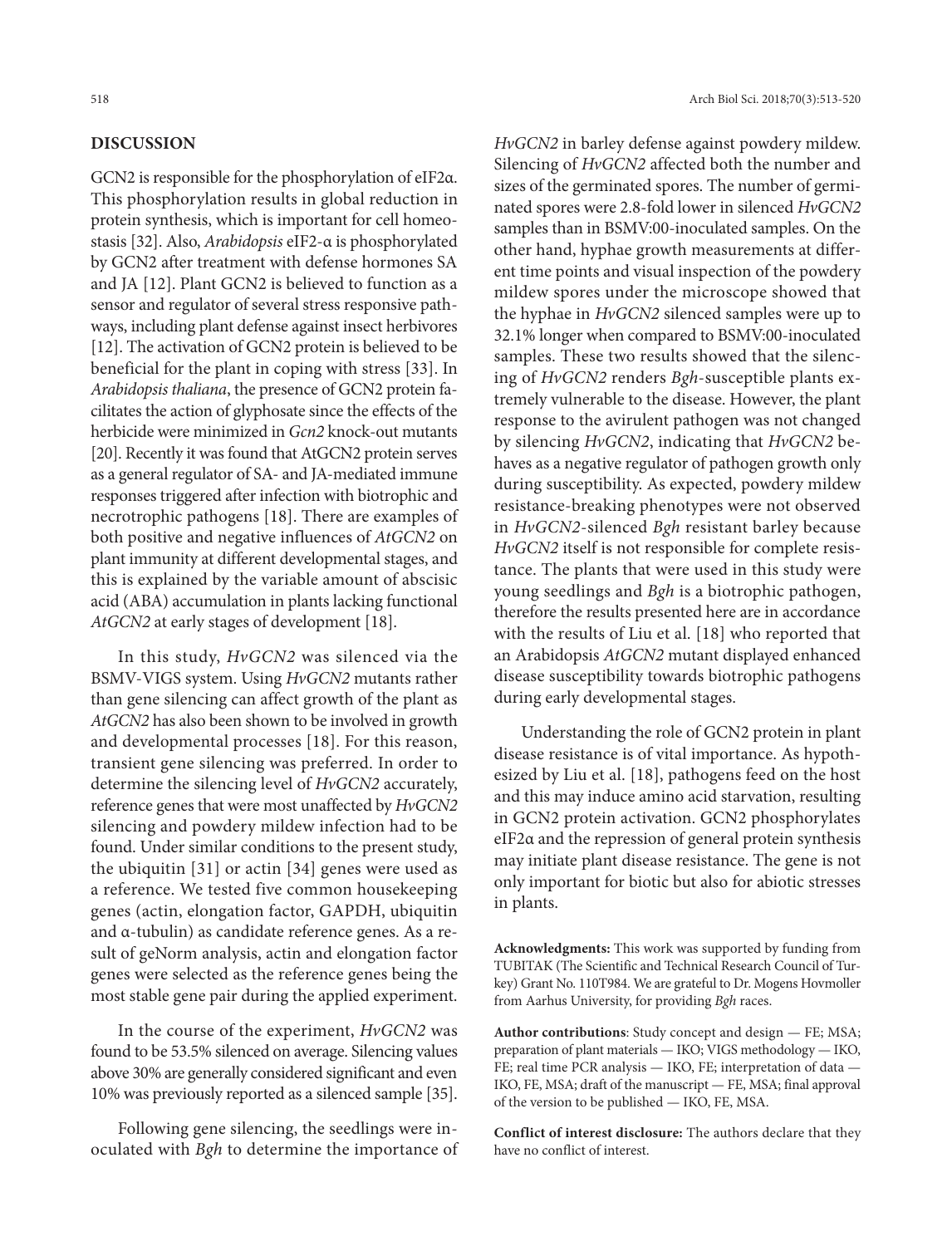### **REFERENCES**

- 1. Dean R, Van Kan JAL, Pretorius ZA, Hammond-Kosack KE, Di Pietro A, Spanu PD, Rudd JJ, Dickman M, Kahmann R, Ellis J, Foster GD. The Top 10 fungal pathogens in molecular plant pathology. Mol Plant Pathol. 2012;13(4):414-30.
- 2. Glawe DA. The powdery mildews: a review of the world's most familiar (yet poorly known) plant pathogens. Annu Rev Phytopathol. 2008;46:27-51.
- 3. Wyand RA, Brown JKM. Genetic and forma specialis diversity in *Blumeria graminis* of cereals and its implications for host-pathogen co-evolution. Mol Plant Pathol. 2003;4(3):187-98.
- 4. Inuma T, Khodaparast SA, Takamatsu S. Multilocus phylogenetic analyses within *Blumeria graminis*, a powdery mildew fungus of cereals. Mol Phylogenet Evol. 2007;44(2):741-51.
- 5. Spanu PD, Abbott JC, Amselem J, Burgis TA, Soanes DM, Stüber K, Ver Loren van Themaat E, Brown JK, Butcher SA, Gurr SJ, Lebrun MH, Ridout CJ, Schulze-Lefert P, Talbot NJ, Ahmadinejad N, Ametz C, Barton GR, Benjdia M, Bidzinski P, Bindschedler LV, Both M, Brewer MT, Cadle-Davidson L, Cadle-Davidson MM, Collemare J, Cramer R, Frenkel O, Godfrey D, Harriman J, Hoede C, King BC, Klages S, Kleemann J, Knoll D, Koti PS, Kreplak J, López-Ruiz FJ, Lu X, Maekawa T, Mahanil S, Micali C, Milgroom MG, Montana G, Noir S, O'Connell RJ, Oberhaensli S, Parlange F, Pedersen C, Quesneville H, Reinhardt R, Rott M, Sacristán S, Schmidt SM, Schön M, Skamnioti P, Sommer H, Stephens A, Takahara H, Thordal-Christensen H, Vigouroux M, Wessling R, Wicker T, Panstruga R. Genome expansion and gene loss in powdery mildew fungi reveal tradeoffs in extreme parasitism. Science. 2012;330(6010):1543-6.
- 6. Dong X .Genetic dissection of systemic acquired resistance. Curr Opin Plant Biol 2001;4(4):309-14.
- 7. Spoel SH, Dong X. How do plants achieve immunity? Defense without specialized immune cells. Nature Rev Immunol. 2012;12(2):89-100.
- 8. Glazebrook J. Contrasting mechanisms of defense against biotrophic and necrotrophic pathogens. Annu Rev Phytopathol. 2005;43:205-27.
- Wek SA, Zhu S, Wek RC. The histidyl-tRNA synthetaserelated sequence in the eIF-2 alpha protein kinase GCN2 interacts with tRNA and is required for activation in response to starvation for different amino acids. Mol Cell Biol. 1995;15:4497-506.
- 10. Hinnebusch AG. Translational regulation of GCN4 and the general amino acid control of yeast. Annu Rev Microbiol. 2005;59:407-50.
- 11. Halford NG. Regulation of carbon and amino acid metabolism, roles of sucrose nonfermenting-1-related protein kinase-1 and general control nonderepressible-2-related protein kinase. Adv Bot Res. 2006;43:93-142.
- 12. Lageix S, Lanet E, Pouch-Pélissier, MN, Espagnol MC, Robaglia C, Deragon JM, Pélissier T. Arabidopsis eIF2alpha kinase GCN2 is essential for growth in stress conditions and is activated by wounding. BMC Plant Biol. 2008;8:134.
- 13. Zhang Y, Wang Y, Kanyuka K, Parry MAJ, Powers SJ, Halford NG. GCN2-dependent phosphorylation of eukaryotic

translation initiation factor-2α in Arabidopsis. J Exp Bot. 2008;59:3131-41.

- 14. Chen JJ, London IM .Regulation of protein synthesis by heme-regulated eIF-2 alpha kinase. Trends Biochem Sci. 1995;20(3):105-8.
- 15. Feng GS, Chong K, Kumar A, Williams BR. Identification of double-stranded RNA-binding domains in the interferoninduced double-stranded RNA-activated p68 kinase. Proc Natl Acad Sci USA. 1992;89(12):5447-51.
- 16. Shi Y, Vattem KM, Sood R, An J, Liang J, Stramm L, Wek RC. Identification and characterization of pancreatic eukaryotic initiation factor 2 alpha-subunit kinase, PEK, involved in translational control. Mol Cell Biol. 1998;18(12):7499-509.
- 17. Terry BC, Liu X, Muphey AM, Pajerowska-Mukhtar KM. Arabidopsis thaliana GCN2 is Involved in Responses to Osmotic and Heat Stresses. Int J Plant Res. 2015;5(4):87-95.
- 18. Liu X, Kørner CJ, Hajdu D, Guo T, Ramonell K, Argueso C, Pajerowska-Mukhtar KM. Arabidopsis thaliana AtGCN2 Kinase is Involved in Disease Resistance Against Pathogens with Diverse Life Styles. Int J Phytopathol. 2015;04(02):93- 104.
- 19. Merchant A, Pajerowska-Mukhtar K. *Arabidopsis thaliana* Dynamic Phenotypic Plasticity in Response to Environmental Conditions. Int J Mod Bot. 2015;5:23-8.
- 20. Faus I, Zabalza A, Santiago J, Nebauer SG, Royuela M, Serrano R, Gadea J. Protein kinase GCN2 mediates responses to glyphosate in Arabidopsis. BMC Plant Biol, 2015;15:14.
- 21. Luna E, van Hulten M, Zhang Y, Berkowitz O, López A, Pétriacq P, Sellwood MA, Chen B, Burrell M, van de Meene A. Plant perception of β-aminobutyric acid is mediated by an aspartyl-tRNA synthetase. Nat Chem Biol. 2014;10:450-6.
- 22. Yildirim-Ersoy F, Ridout CJ, Akkaya MS. Detection of physically interacting proteins with the CC and NB-ARC domains of a putative yellow rust resistance protein, Yr10, in wheat. J Plant Dis Prot. 2011;118(3/4):119-26.
- 23. Lu R, Martin-Hernandezn AM, Peart JR, Malcuit I, Baulcombe DC. Virus-induced gene silencing in plants. Methods. 2003;30(4):296-303.
- 24. Gould B, Kramer EM. Virus-induced gene silencing as a tool for functional analyses in the emerging model plant Aquilegia (columbine, Ranunculaceae). Plant Methods. 2007;3:6.
- 25. Velásquez AC, Chakravarthy S, Martin GB. Virus-induced gene silencing (VIGS) in Nicotiana benthamiana and tomato. J Vis Exp. 2009;(10):1292.
- 26. Lee WS, Rudd JJ, Kanyuka K. Virus induced gene silencing (VIGS) for functional analysis of wheat genes involved in *Zymoseptoria tritici* susceptibility and resistance. Fungal Genet Biol. 2015;79:84-8.
- 27. Holzberg S, Brosio P, Gross C, Pogue GP. Barley stripe mosaic virus-induced gene silencing in a monocot plant. Plant J. 2002;30(3):315-27.
- 28. Dagdas YF, Dagdas G, Unver T, Akkaya MS. A new ZTLtype F-box functions as a positive regulator in disease resistance: VIGS analysis in barley against powdery mildew. Physiol Mol Plant Pathol. 2009;74(1):41-4.
- 29. Vandesompele J, De Preter K, Pattyn F, Poppe B, Van Roy N, De Paepe A, Speleman F. Accurate normalization of real-time quantitative RT-PCR data by geometric aver-